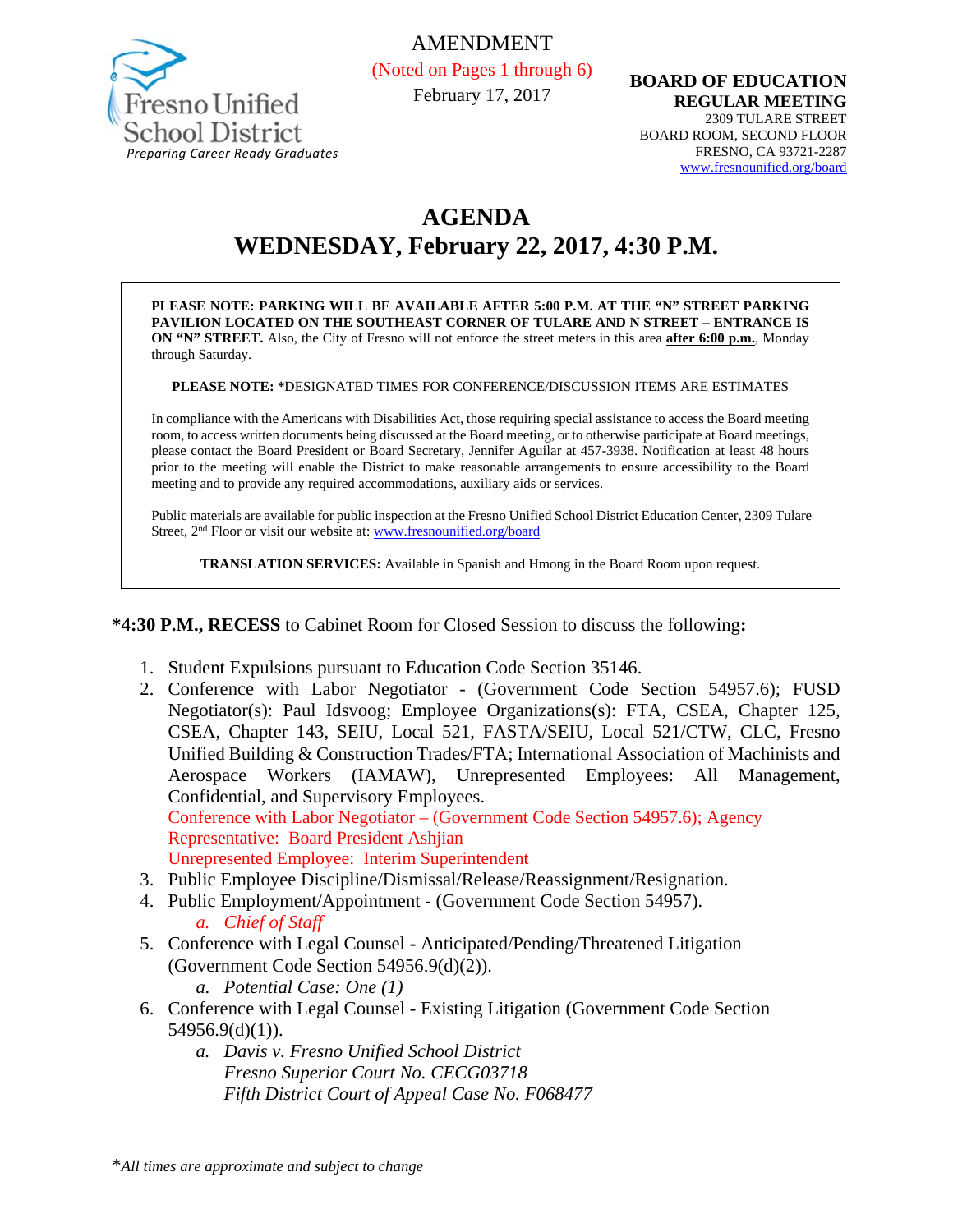# **5:30 P.M., RECONVENE** and report action taken during Closed Session, if any.

# **PLEDGE OF ALLEGIANCE**

Sally Gonzalez, a parent that has had a positive impact at McCardle Elementary will lead the flag salute.

### **APPROVE Minutes**

Included in the Board binders are the draft minutes for the January 18, 2017 Special Meeting, and January 25, 2017 Regular Meeting. The Acting Interim Superintendent recommends approval. Contact person: Robert G. Nelson, telephone 457-3884.

### **ADOPT Resolution Recognizing the Month of March as Arts Education Month**

Included in the Board binders is a resolution to recognize March 2017 as Arts Education Month. Given the many investments the Fresno Unified School District Board of Education has allocated towards Arts Education, the Board of Education designates March 2017 as Arts Education Month and encourages schools across the district to celebrate the arts with meaningful student activities and programs that demonstrate learning and understanding in the visual and performing arts. The Acting Interim Superintendent recommends adoption. Contact person: David Chavez, telephone 457-3566.

### **HEAR Reports from Student Board Representatives**

An opportunity is provided to hear comments/reports from Student Board Representatives from Hoover High School. Contact person: Kim Mecum, telephone 457-3731.

# **HEAR Report from Acting Interim Superintendent**

ALL CONSENT AGENDA items are considered to be routine by the Board of Education and will be enacted by one motion. There will be no separate discussion of items unless a Board member or member of the community so requests, in which event, the item(s) will be considered following approval of the Consent Agenda.

# **A. CONSENT AGENDA**

# **A-1, APPROVE Personnel List**

Included in the Board binders is the Personnel List, Appendix A, as submitted. The Acting Interim Superintendent recommends approval. Contact person: Paul Idsvoog, telephone 457-3548.

# **A-2, ADOPT Findings of Fact and Recommendations of District Administrative Board**

The Board of Education received and considered the Findings of Fact and Recommendations of District Administrative Panels resulting from hearings on expulsion and readmittance cases conducted during the period since the February 8, 2017, Regular Board meeting. The Acting Interim Superintendent recommends adoption. Contact person: Kim Mecum, telephone 457-3569.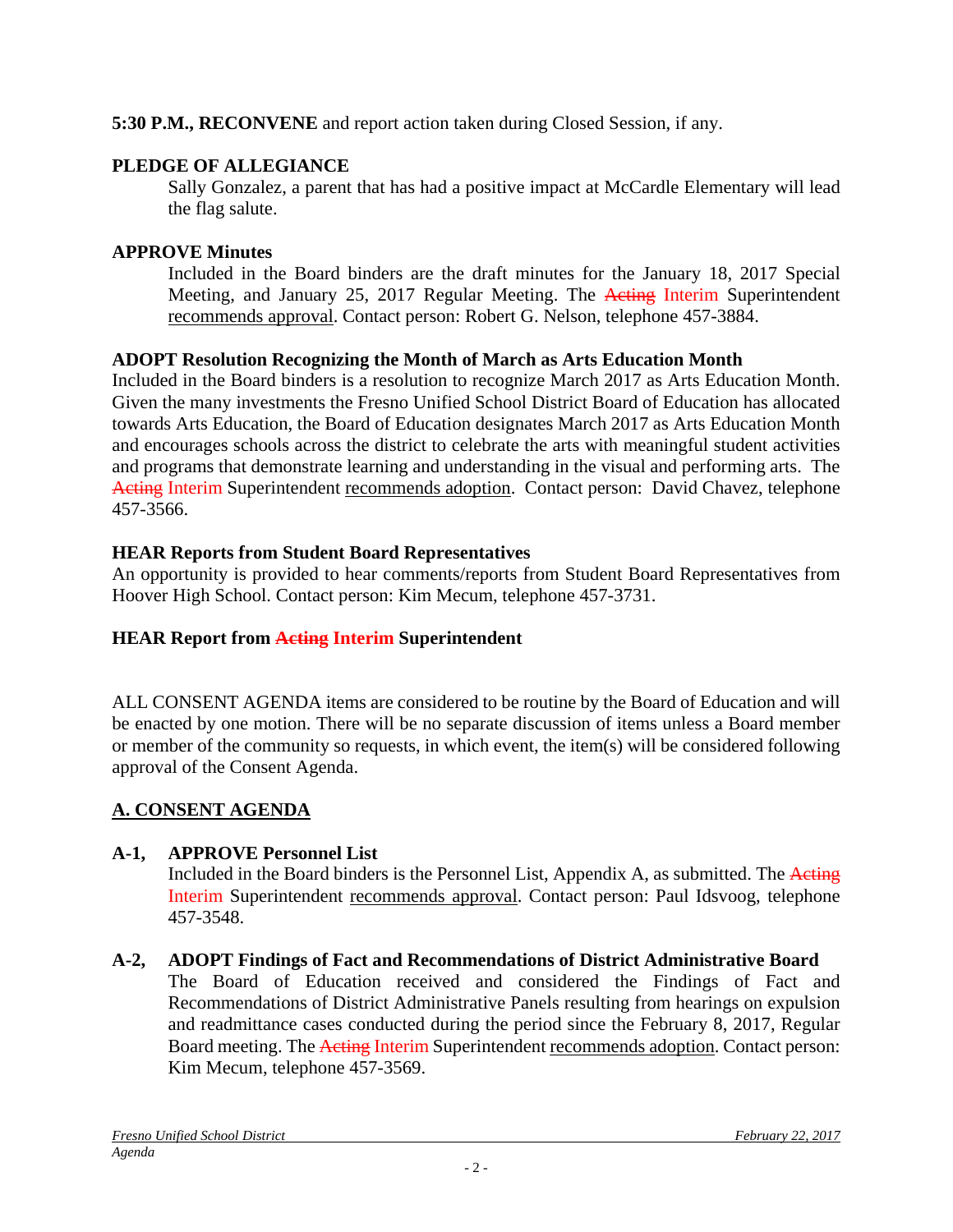### **A. CONSENT AGENDA** - *continued*

# **A-3, APPROVE Agreement with Wonder Valley Ranch**

As part of the district's commitment to engaging all students in arts, activities, and athletics, Wonder Valley Ranch will provide camp facilities, recreation, room, and board for Fresno Unified middle and high school students. The Fresno Area Student Leaders camp will utilize a peer-to-peer model for teaching leadership skills and engagement strategies. Camp will be held March 12-13, 2017 and include students from 17 middle schools and 10 high schools. The Acting Interim Superintendent recommends approval. Fiscal impact: Sufficient funds in the amount of \$52,859 are available in the Goal 2 enrichment trip budget. Contact person: Kim Mecum, telephone 457-3731.

#### **A-4, APPROVE Submission of Grant Application to California Department of Education for School Breakfast Program and Summer Food Service Program Start-up and Expansion Grant**

It is recommended that the Board approve submission of a grant application to the California Department of Education (CDE), Nutrition Services Division, for the 2017/18 School Breakfast Program and Summer Food Service Program Start-up and Expansion Grant. The Food Services Department is requesting a grant of \$150,000 for a new meal packaging production line for the Nutrition Center. This will allow for more hot breakfast options which is anticipated to increase mobile food carts for middle schools to promote breakfast participation. Grant applications are due to CDE March 1, 2017. The Acting Interim Superintendent recommends approval. Fiscal impact: Grant funding will cover cost of new equipment. Contact person: Karin Temple, telephone 457-3134.

### **A-5, APPROVE Award of Bid 17-13, Terronez Middle School Gymnasium Make-up Air Unit Replacement**

Included in the Board binders is information on Bid 17-13, for installation of replacement cooling in the gymnasium and exercise room at Terronez Middle School. The existing make-up air units require replacement due to impending failure, and parts are no longer available. The new equipment will improve energy efficiency and conserve water.

Staff recommends award to the lowest responsive, responsible bidder:

Servi-Tech Controls, Inc. (Fresno, CA) \$329,124

The Acting Interim Superintendent recommends approval. Fiscal impact: \$329,124 is available in the Measure Q Fund. Contact person:Karin Temple, telephone 457-3134.

### **A-6, APPROVE Award of Bid 17-16, Food Service Disposable Products**

Included in the Board binders is information on Bid 17-16, to establish pricing for paper and plastic disposable products (such as napkins, cups and utensils) used in the National School Lunch Program and National School Breakfast Program. This does not include disposable meal trays, for which a bid was previously awarded. The bid is for a one-year term price agreement with the option to extend for two additional one-year periods.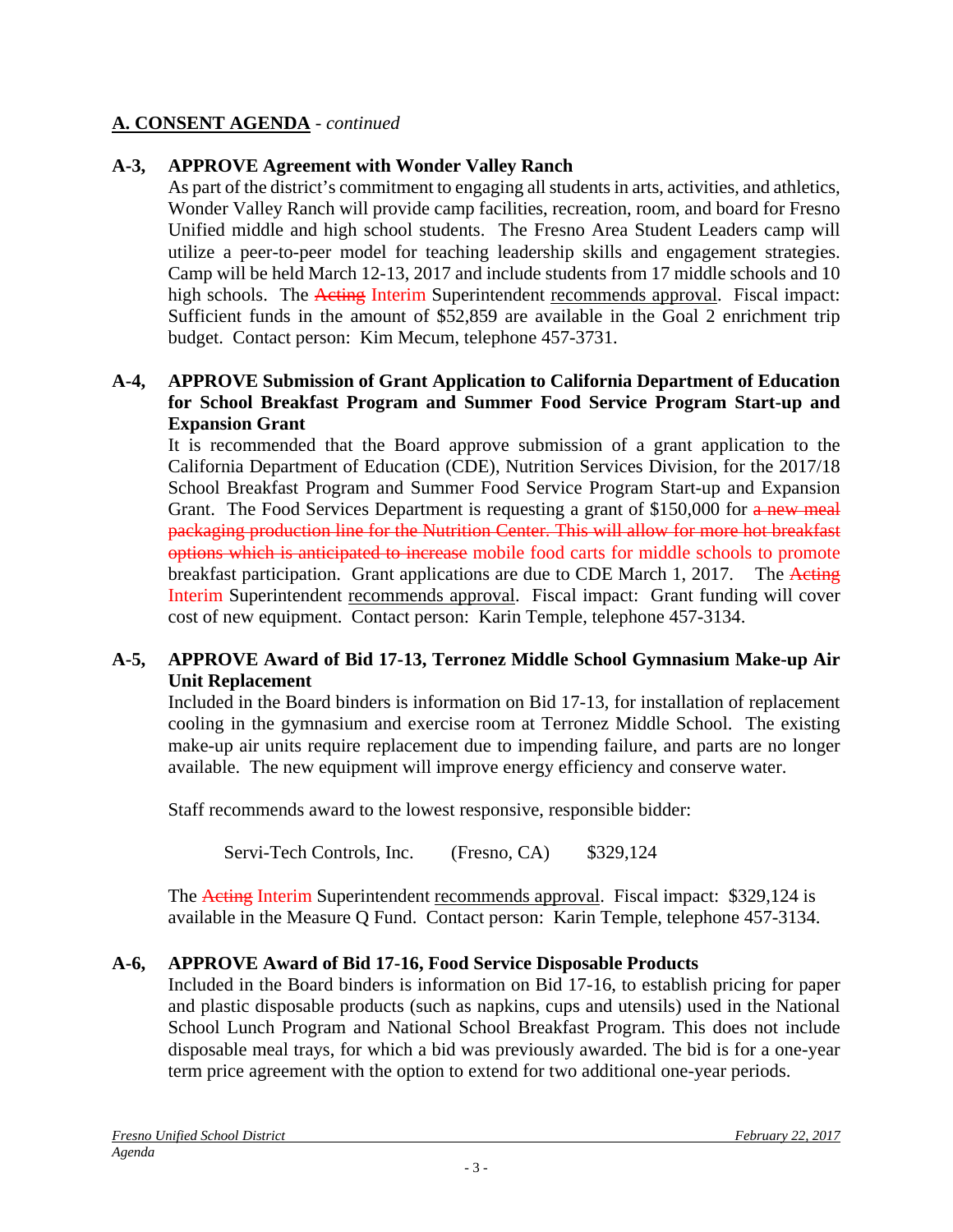### **A. CONSENT AGENDA** - *continued*

This is a line item award. Staff recommends award to the lowest responsive, responsible bidders:

| Daxwell                  | (Houston, TX)  |              | \$176,174 |
|--------------------------|----------------|--------------|-----------|
| Focus Packaging          | (Fresno, CA)   |              | \$109,534 |
| <b>PR</b> Paper Supply   | (Redlands, CA) |              | \$227,871 |
| Sysco Central California | (Modesto, CA)  | <sup>S</sup> | 719       |

The **Acting Interim Superintendent recommends approval.** Fiscal impact: \$514,298 is available in the Food Service budget. Contact person: Contact person:Karin Temple, telephone 457-3134.

**A-7, APPROVE Award of Bid 17-17, Hoover High School Cooling Tower Replacement**  Included in the Board binders is information on Bid 17-17, for a cooling tower for the air conditioning system at Hoover High School. The existing cooling tower requires replacement due to corrosion, leaking, and lack of reliability. The new equipment will improve energy efficiency and conserve water.

Staff recommends award to the lowest responsive, responsible bidder:

New England Sheet Metal Works, Inc. (Fresno, CA) \$305,097

The Acting Interim Superintendent recommends approval. Fiscal impact: \$305,097 is available in the Measure Q Fund. Contact person: Karin Temple, telephone 457-3134.

### **A-8, RATIFY Grant Application to the California Department of Education for the 2017/18 Workforce Innovation and Opportunity Act, Title II: Adult Education and Family Literacy Act**

Included in the Board binders is a grant application for ratification to the California Department of Education (CDE) for the 2017/18 Workforce Innovation and Opportunity Act, Title II: Adult Education and Family Literacy Act (AEFLA). The ratified grant request is supplemental funds for Adult Education to: (1) assist adults to become literate and obtain the knowledge and skills necessary for employment and economic selfsufficiency; (2) assist adults who are parents or family members to obtain education and skills; (3) assist adults in attaining a secondary school diploma and postsecondary education and training, including through career pathways; and (4) provide instruction and naturalization services to immigrants and other individuals who are English language learners.

Fresno Adult School will implement the following programs through the grant:

- Adult basic education
- English as a second language
- Adult secondary education, high school diploma/high school equivalency
- English literacy and civics education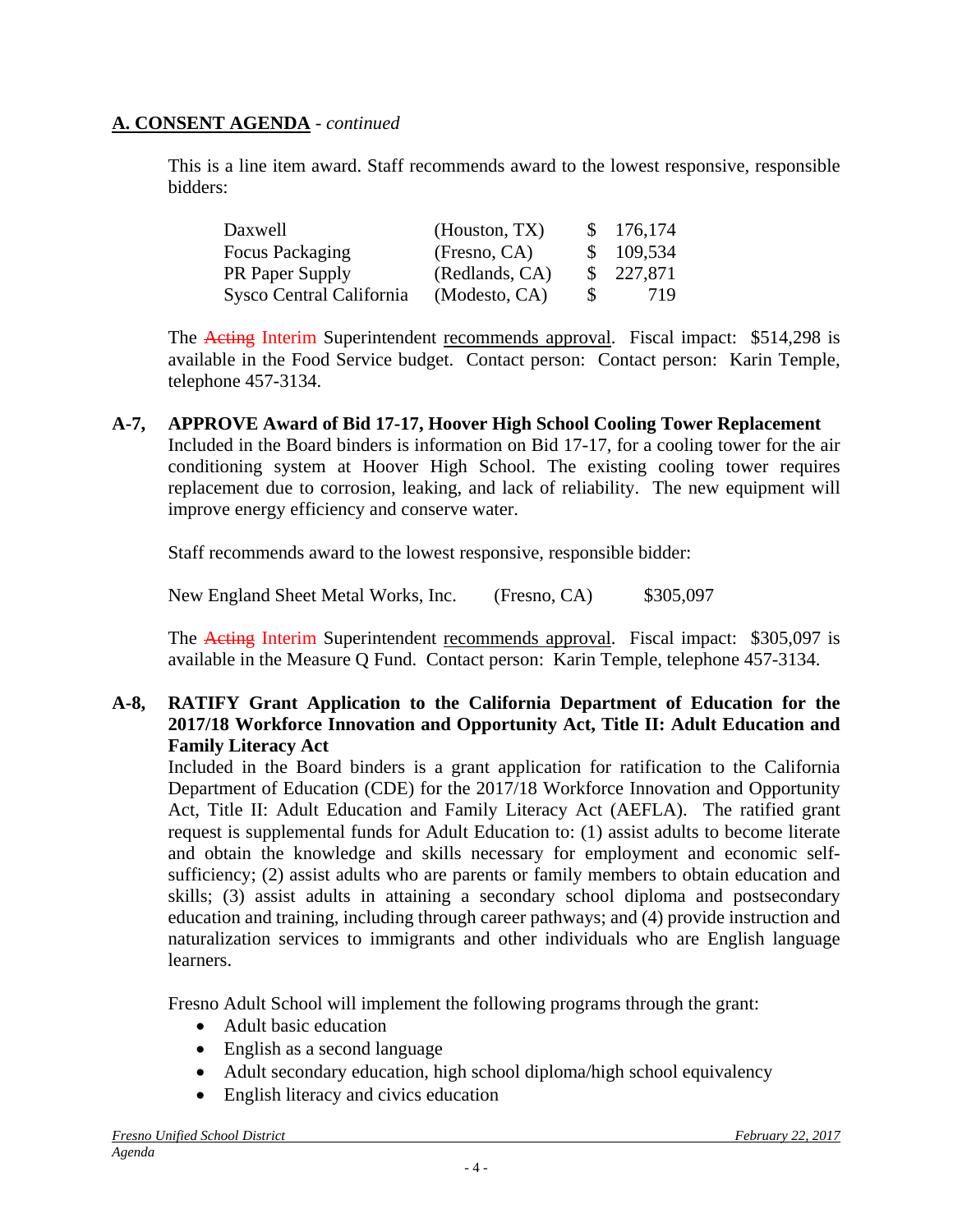### **A. CONSENT AGENDA** - *continued*

The Acting Interim Superintendent recommends ratification. Fiscal impact:Grant funding will cover program costs. Contact person: Jorge Aguilar, telephone 457-6024.

#### **A-9, RATIFY the Filing of Notices of Completion**

Included in the Board binders are Notices of Completion for the following projects, which have been completed according to plans and specifications:

#### **Bid 16-30D, Installation of Exterior Lighting at Various Sites**

(Ahwahnee, Kings Canyon, Yosemite Middle Schools; Fresno High School)

| Presented for information only      |          |         |
|-------------------------------------|----------|---------|
| Original contract amount:           | <b>S</b> | 156,900 |
| Change order/s previously ratified: | S        |         |
| Final contract amount:              |          | 156,900 |

#### **Bid 16-32, 2016 Summer Portable Classroom Relocation and Infrastructure Project**

**(**Ayer, Bakman, Ewing Elementary Schools; Patiño High School; Adult Transitions Program)

| Presented for information only      |               |           |
|-------------------------------------|---------------|-----------|
| Original contract amount:           | <sup>\$</sup> | 1,431796  |
| Change order/s previously ratified: | <b>S</b>      | 92.717    |
| Final contract amount:              | <sup>S</sup>  | 1,524,513 |

The Acting Interim Superintendent recommends ratification. Fiscal impact:Retention funds are released in accordance with contract terms and California statutes. Contact person: Karin Temple, telephone 457-3134.

#### **END OF CONSENT AGENDA (ROLL CALL VOTE)**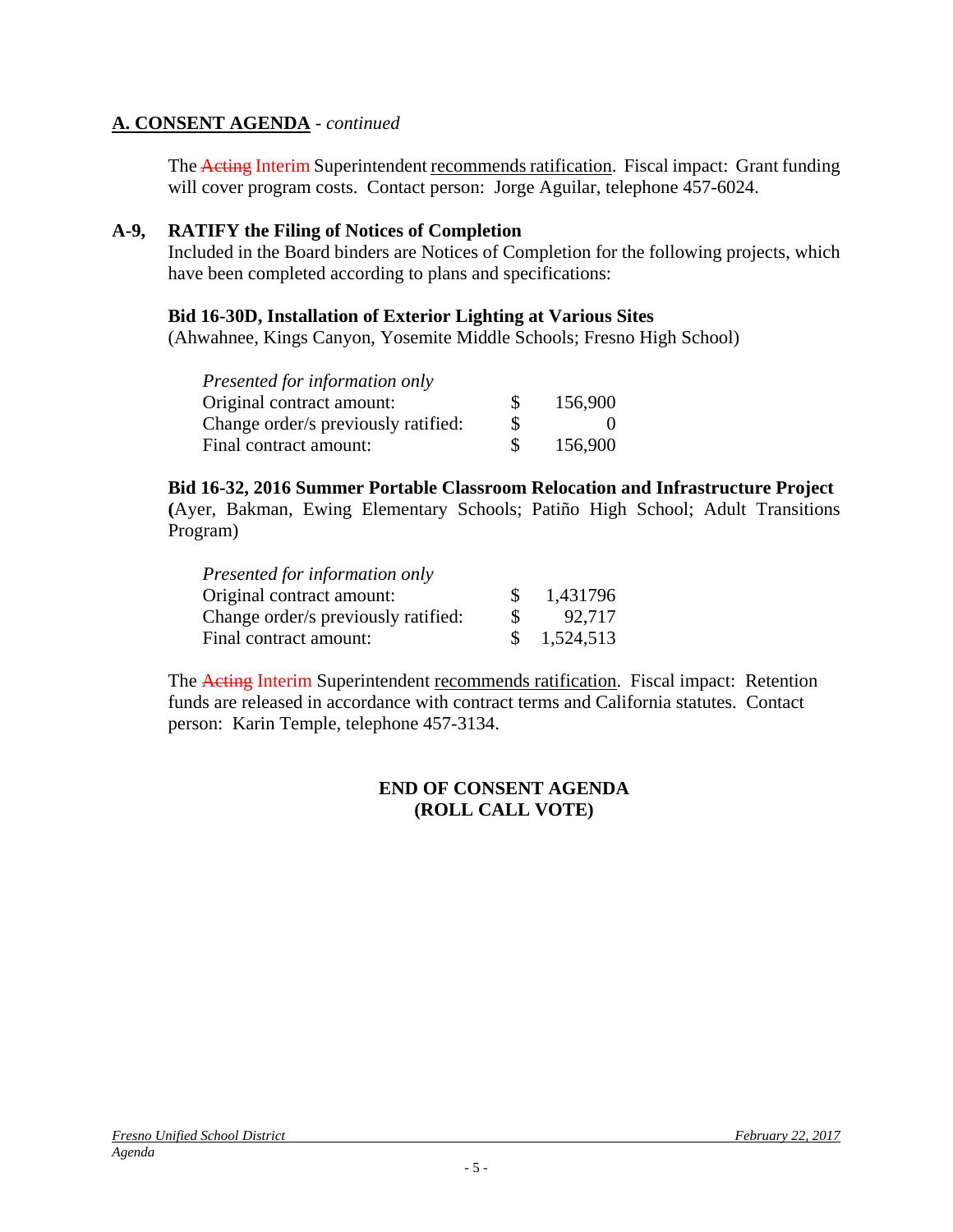# **UNSCHEDULED ORAL COMMUNICATIONS**

Individuals who wish to address the Board on topics within the Board's subject matter jurisdiction, but **not** listed on this agenda may do so at this time. While all time limitations are at the discretion of the Board President, generally members of the public will be limited to a maximum of three (3) minutes per speaker for a total of thirty (30) minutes of public comment as designated on this agenda. Any individual who has not had an opportunity to address the Board during this initial thirty (30) minute period may do so at the end of the meeting after the Board has addressed all remaining items on this agenda. Individuals with questions on school district issues may submit them in writing. The Board will automatically refer to the Interim Superintendent any formal requests that are brought before them at this time. The appropriate staff member will furnish answers to questions. Please note that if you wish to address the Board on an agenda item, you should do so when that specific item is called.

# **B. CONFERENCE/DISCUSSION AGENDA**

### **6:00 P.M.**

# **B-10, PRESENT and DISCUSS the 2017/18 Strategic Budget Development**

At the January 25, 2017 and February 8, 2017 Board of Education meetings, the 2017/18 Governor's Proposed Budget and the District's preliminary strategic budget development were discussed. On February 22, 2017, staff and the Board will continue budget development discussions. Fiscal impact: Not available at this time. Contact person: Ruth F. Quinto, telephone 457-6226.

# **6:30 P.M.**

# **B-11, DISCUSS Process for Selection of Superintendent Search Firm**

At the request of Board President Ashjian, the Board is presented an opportunity to discuss the process for selection of an educational leadership search consultant to conduct the recruitment for a new superintendent and to allow for community discussion on the matter. Given that this professional service is exempt from formal bidding requirements and that relatively few firms are qualified to perform the service, it is recommended that the informal process outlined in the Board binders be facilitated by the Purchasing Department. Fiscal impact: The recommended discussion results in no financial impact to the district. Contact person: Karin Temple, 457-3134.

# **C. RECEIVE INFORMATION & REPORTS**

### **C-12, RECEIVE Fresno Unified School District's Second Quarterly Investment Report for Fiscal Year 2016/17**

 Included in the Board binders is the second quarter investment report for the period ending December 31, 2016. Board Policy 3430(a) requires the Superintendent, or designee, to supply the Board of Education with quarterly and annual reports on district investments. As of December 31, 2016, Fresno Unified School District is in compliance with Board Policy 3430(a) for investments. Fiscal impact: There is no fiscal impact to the district. Contact person: Ruth F. Quinto, telephone 457-6226.